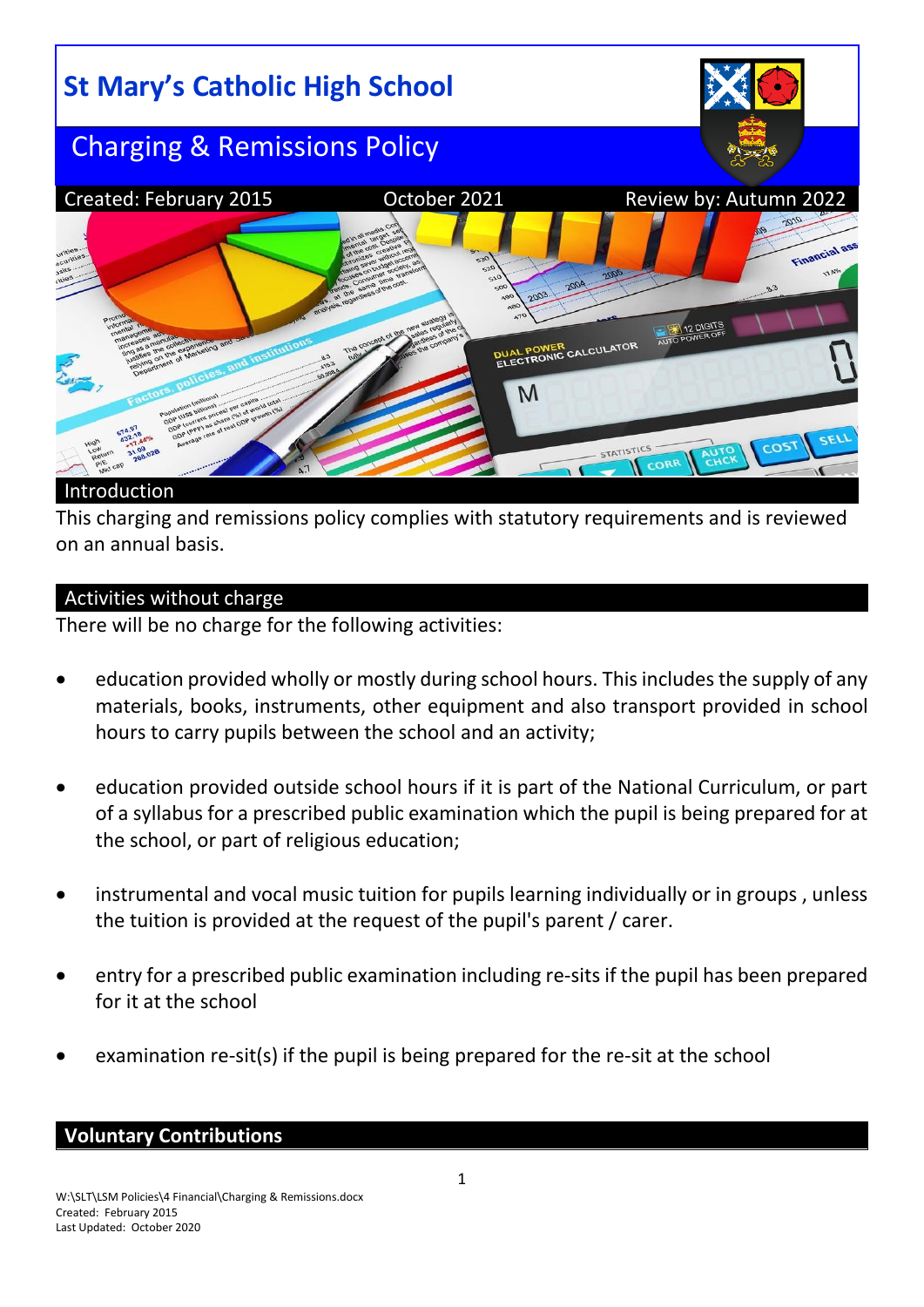The school may ask for voluntary contributions towards the cost of school-time activities to assist with funding, subject to the following conditions:

- any children of parents who do not wish to contribute will not be treated any differently;
- where there are insufficient contributions to make the activity viable, or the school cannot fund it from some other source, then the activity will be cancelled.

All requests to parents for voluntary contributions will make it clear that the contributions are voluntary and that there is no obligation to make any contribution.

## **Chargeable Activities**

The school may recover the full costs of the following activities but charges will not exceed actual cost:

- any materials, books, instruments, or equipment, where the child's parent wishes him/her to own them;
- optional extras (see below);
- music and vocal tuition, in limited circumstances (see Appendix B);
- certain early years provision (see the Education (Charges for Early Tears Provision) Regulations 2012);
- community facilities. (see S27 Education Act 2002)

# **Optional Extras**

Charges may be made for some activities which are detailed below:

- education provided outside of school time that is not:
	- part of the national curriculum;
	- part of a syllabus for a prescribed public examination that the pupil is being prepared for at the school; or
	- part of religious education.
- examination entry fee(s) if the registered pupil has not been prepared for the examination(s) at the school;
- transport (other than transport that is required to take the pupil to school or to other premises where the local authority/governing body have arranged for the pupil to be provided with education);
- board and lodging for a pupil on a residential visit (subject to remission arrangements)
- extended day services offered to pupils (for example breakfast club, after-school clubs, tea and supervised homework sessions where this is run under the responsibility of the governing body).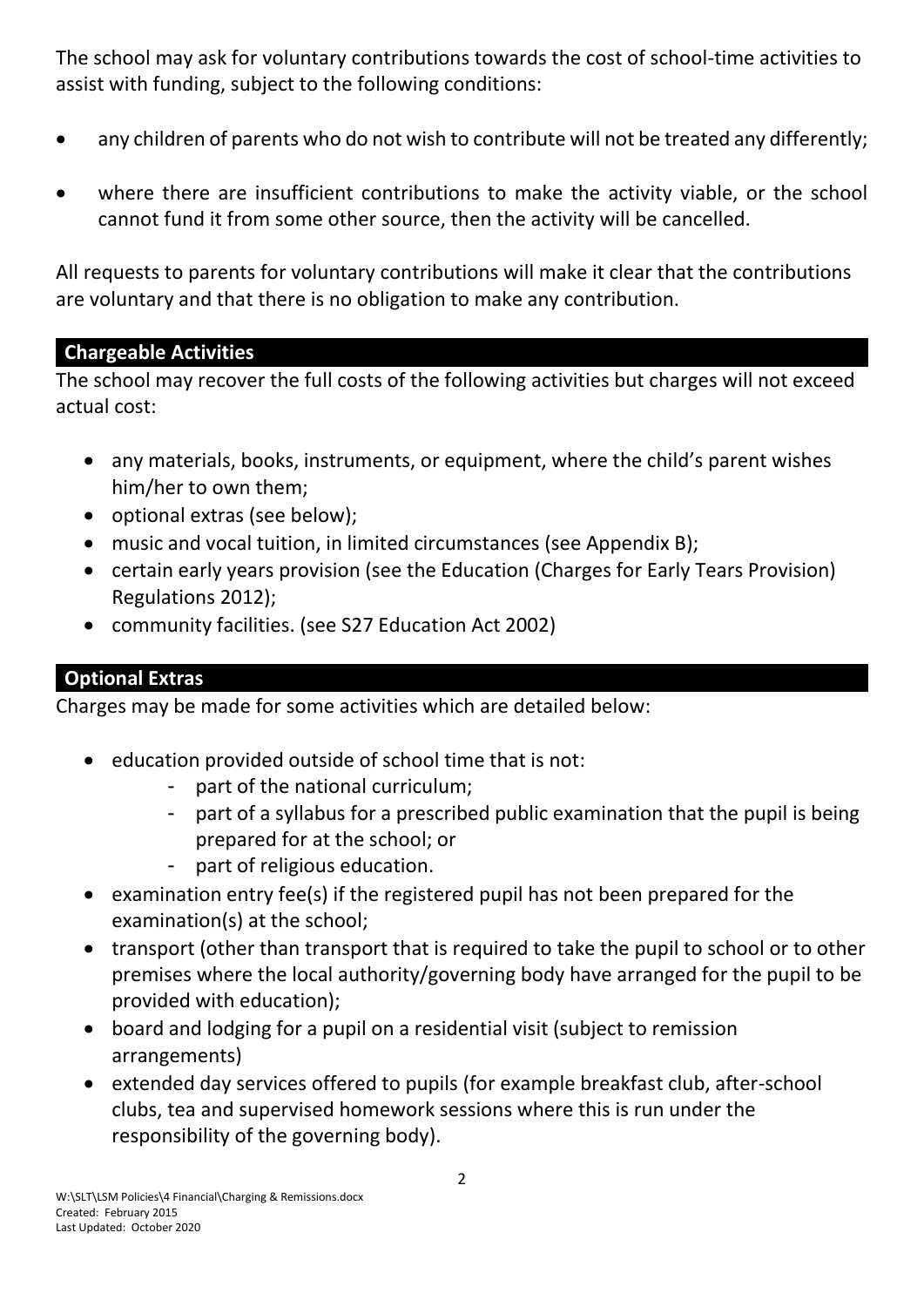(note: schools may wish to attach a schedule of current charges as an appendix to the policy)

In calculating the cost of optional extras an amount may be included in relation to:

- any materials, books, instruments, or equipment provided in connection with the optional extra;
- the cost of buildings and accommodation;
- non-teaching staff;
- teaching staff engaged under contracts for services purely to provide an optional extra, this includes supply teachers engaged specifically to provide the optional extra; and
- the cost, or an appropriate proportion of the costs, for teaching staff employed to provide tuition in playing a musical instrument, or vocal tuition, where the tuition is an optional extra.

Any charge made in respect of individual pupils will not exceed the actual cost of providing the optional extra activity, divided equally by the number of pupils participating.

## **Remissions Policy**

There will be no charge for board and lodgings for pupils whose parents are receiving specified benefits. This is subject to change but usually equates to pupils being eligible for free school meals (due to the receipt of specified benefits and not through the introduction of universal infant FSM). Current eligible benefits can be found on the DfE website.

Charges for other 'chargeable activities' may also be fully or partly remitted. Where appropriate Governors approve the use of the delegated budget and other funding streams such as Pupil Premium to allow 'chargeable activities' to be fully or partly remitted.

Details of any remission arrangements will be made clear when parents are informed of charges for individual activities.

APPENDIX B

[https://www.legislation.gov.uk/uksi/2007/2239/pdfs/uksiem\\_20072239\\_en.pdf](https://www.legislation.gov.uk/uksi/2007/2239/pdfs/uksiem_20072239_en.pdf)